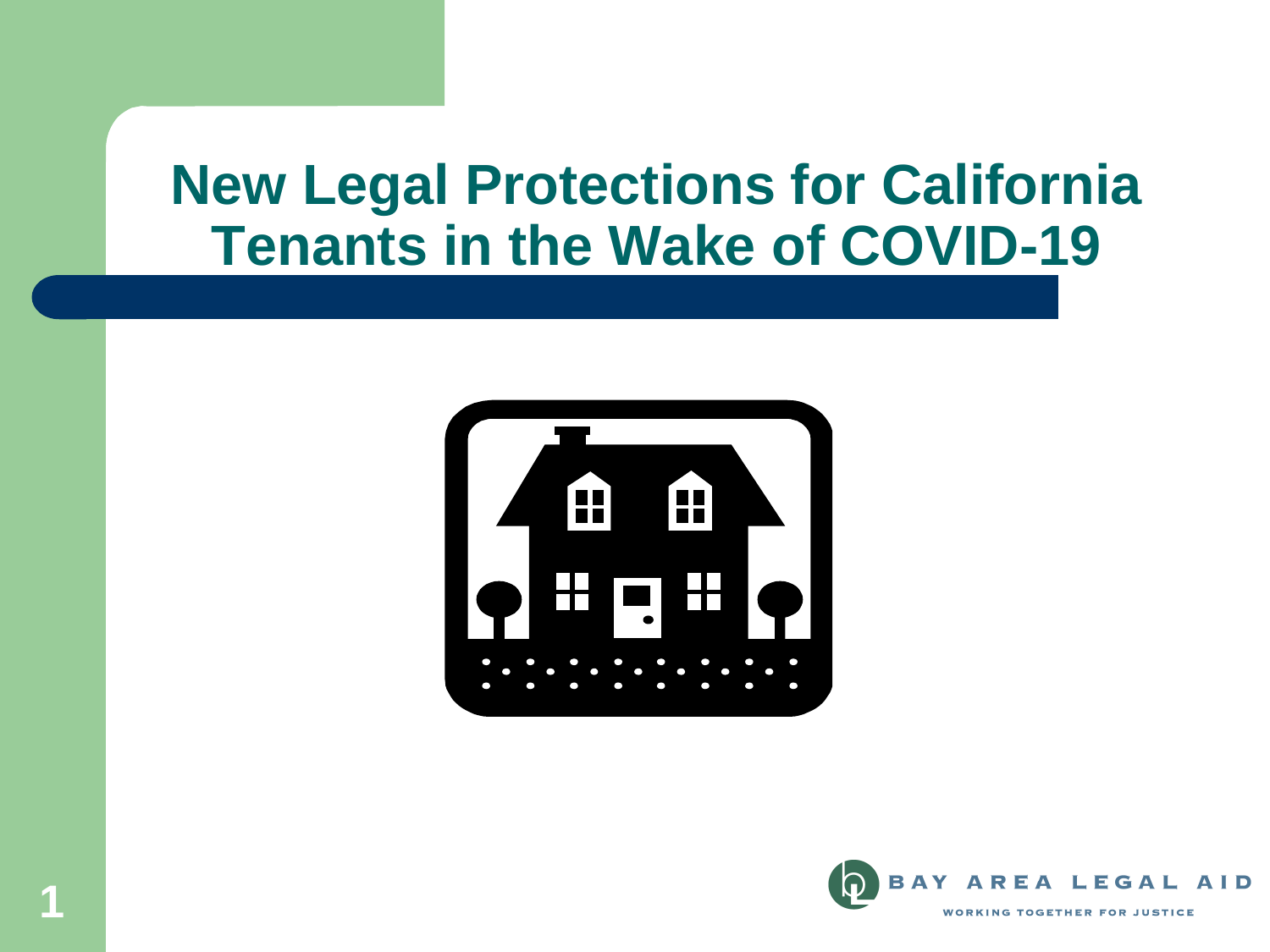### **Objectives**

- Obtain a general overview of the eviction protections under the Tenant Protection Act of 2019
- Learn about current eviction and rent protections available to California tenants under the COVID-19 Tenant Relief Act of 2020
- Acquire an understanding of additional local eviction protections available to tenants in Alameda County under the Alameda County Eviction Moratorium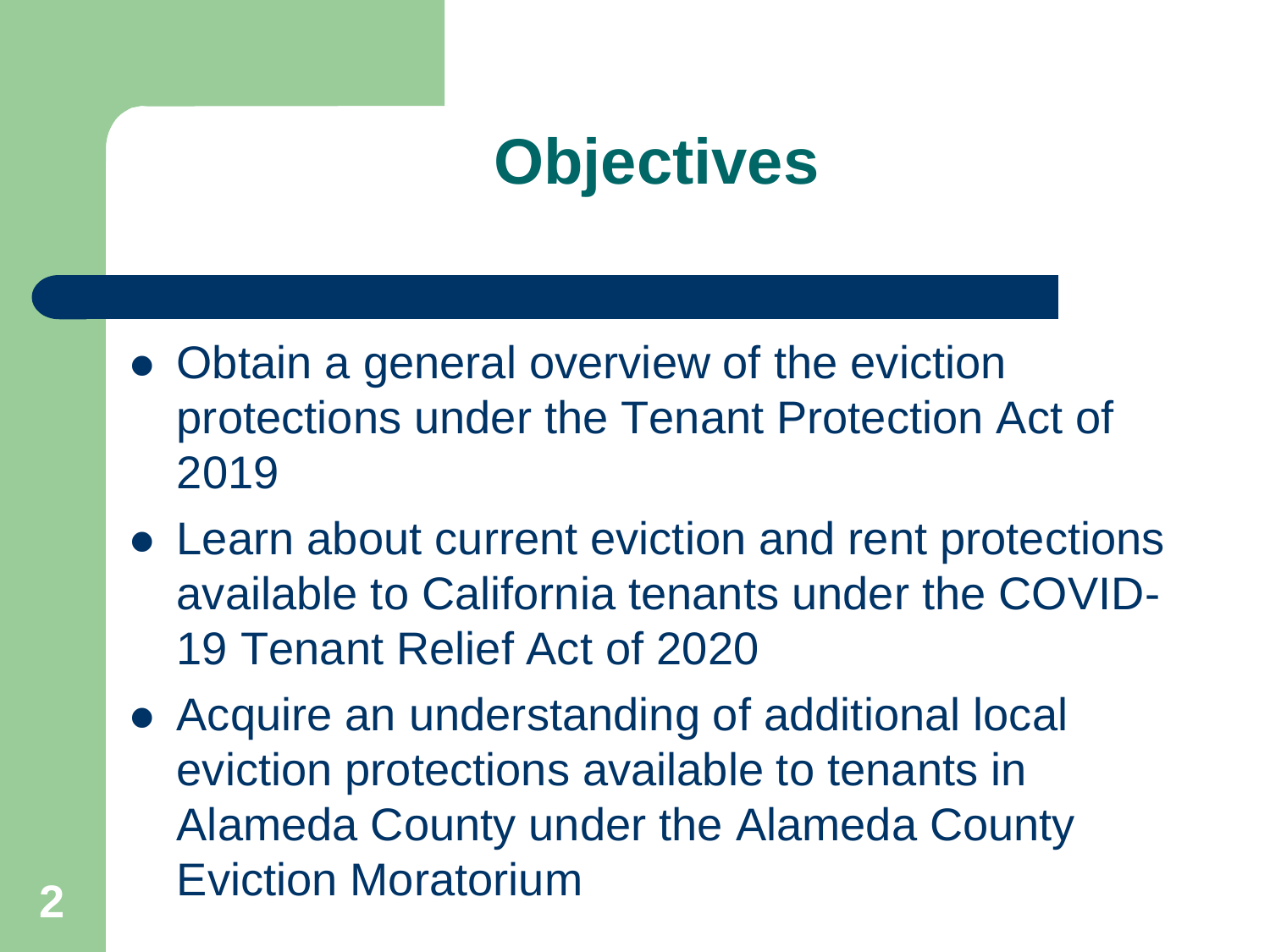## **Tenant Protection Act of 2019**

- **Statewide Just Cause** required for termination of tenancy of more than 12 months' duration\* (assumes that new tenants are not subsequently added)
- **EXEMPT UNITS:** dorms, owner (continuously) occupied duplexes, single family homes not owned by a corporation or LLC, mobile homes, certain affordable housing, housing shared with owner (lodger), single family owner occupied where no more than 2 units/bedrooms rented, hotels and hospitals- These units are NOT covered
- **NOTE**: Non-corporate, non-LLC owners of single-family homes must inform the tenant in writing that the unit is **exempt** from state just cause laws in order to avail themselves of the above exemption. If tenancy began after July 1, 2020, said notification must be included in the lease itself **3**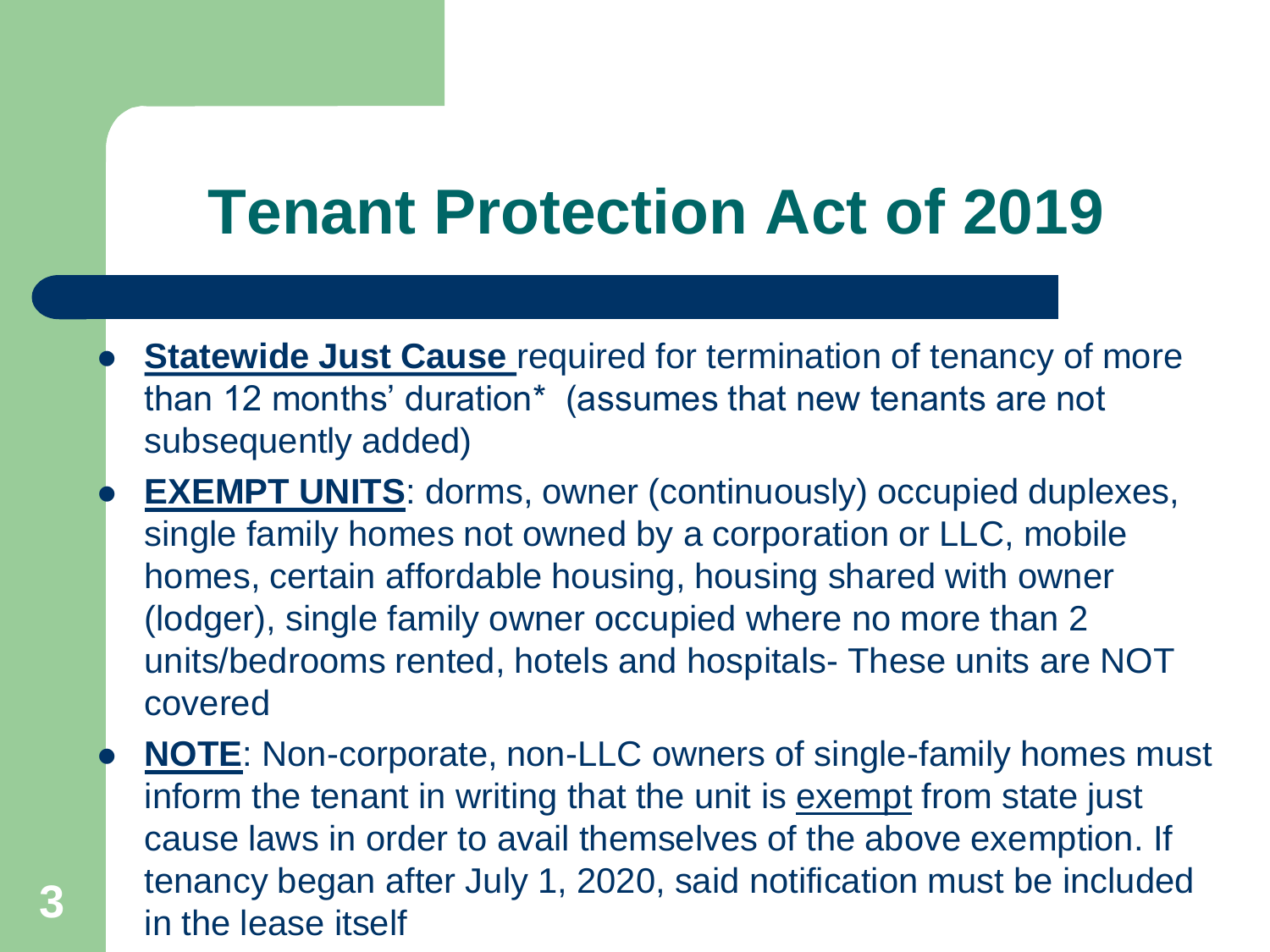### **Tenant Protection Act of 2019 (cont'd)**

Permissible or "just cause" grounds for eviction include:

- **"At Fault" -** Nonpayment of rent, nuisance, waste, lease breach, criminal activity, use of the unit for an unlawful purpose, refusal to allow Landlord entry for legally authorized reason (e.g. to make necessary or emergency repairs), assigning or subletting the unit in violation of the lease, refusal to sign a new lease/ renewal lease that is materially the same as the prior lease, and failure to deliver possession of unit after submitting a notice to vacate
- **"No Fault" -** Owner move-in, substantial rehab, red-tagged building, demolition, and removal from the rental market **4**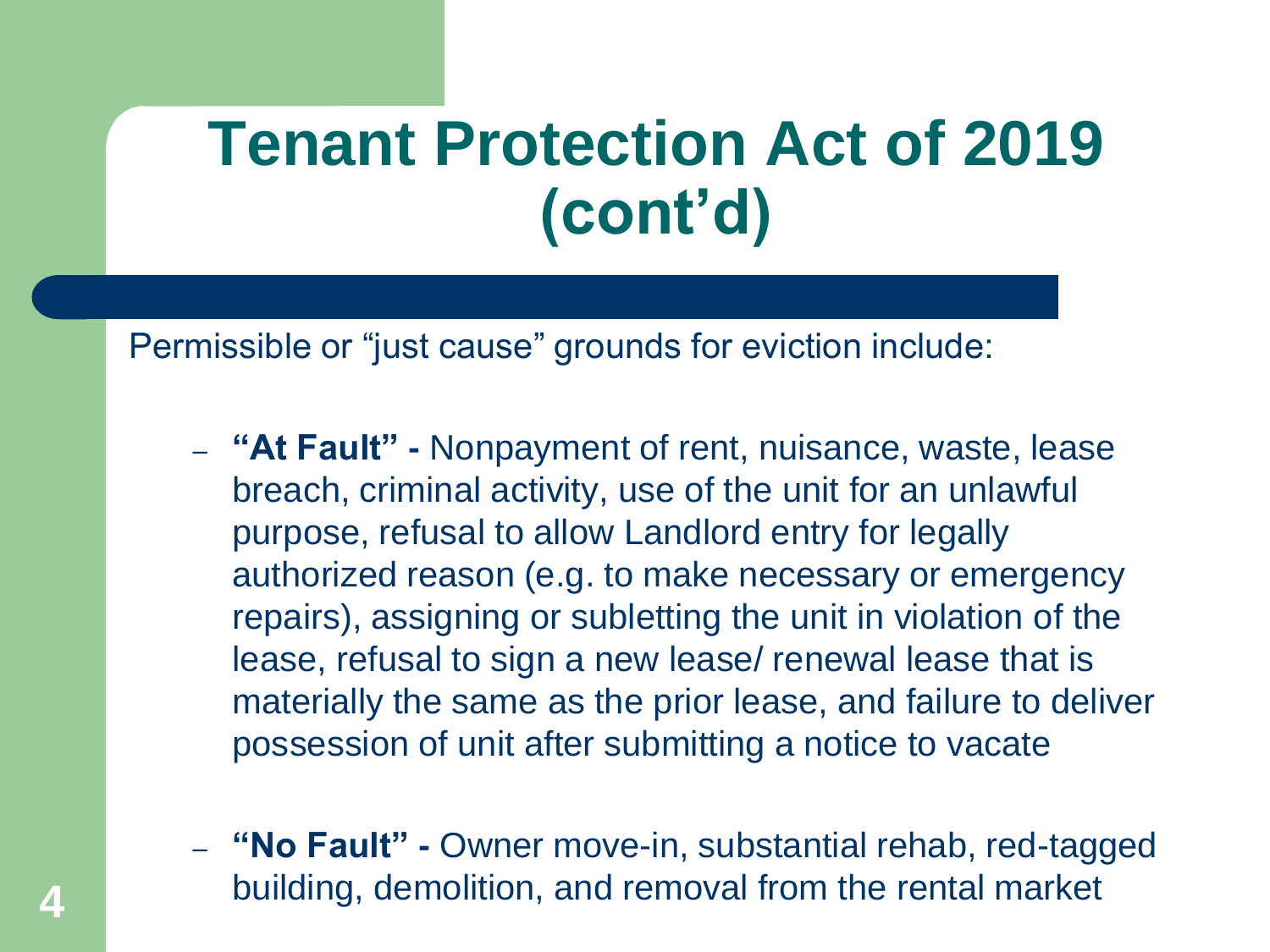## **Tenant Protection Act of 2019 (cont'd)**

#### Additional protections:

- 1) **Relocation benefits**: One month's rent or waiver of last month's rent for no fault eviction – e.g. owner move-in, substantial rehab, red-tagged building, demolition, and removal from the rental market. Must be paid within 15 days of notice
- 2) **Section 8 discrimination barred**: Landlords may no longer refuse rental applications based on the prospective tenant's receipt of section 8 housing subsidies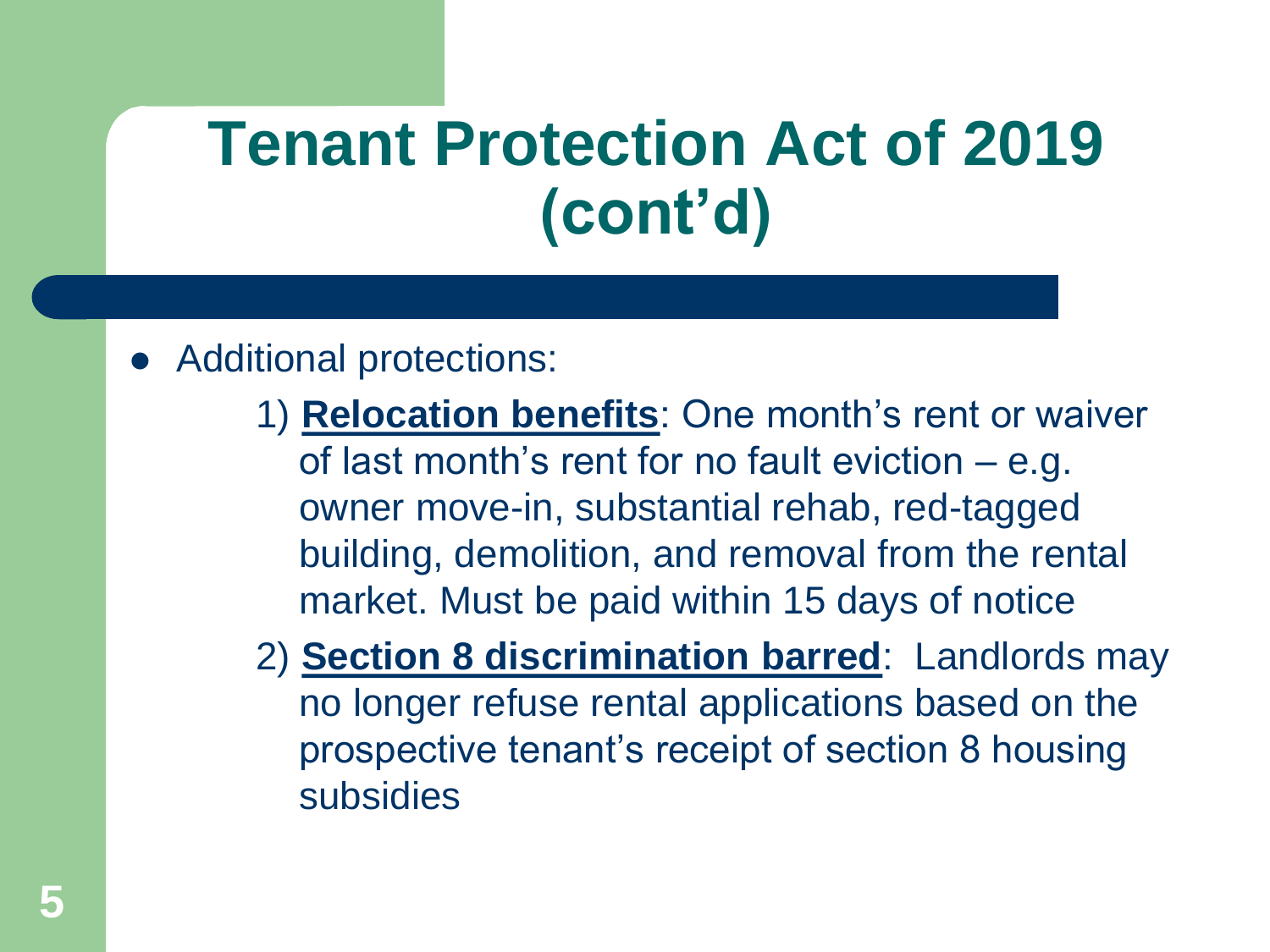## **Tenant Protection Act of 2019 (cont'd)**

#### **Statewide Just Cause** – **CAVEATS**:

- **Local Just Cause Ordinances** -Cities such as Oakland, Berkeley, Hayward, and Alameda – have local just cause ordinances that offer stronger protections for covered tenants than what state law provides. These stronger protections continue to apply to covered tenants in these cities.
- **Just cause is required for all evictions until February 1, 2021 – per new state law (AB 3088)\***
	- 1) ALL tenants are covered regardless of where they live or how long they have rented the unit
- 2) No-cause evictions are **NOT** permitted against any **6 fract fract fract fract fract fract fract fract fract f**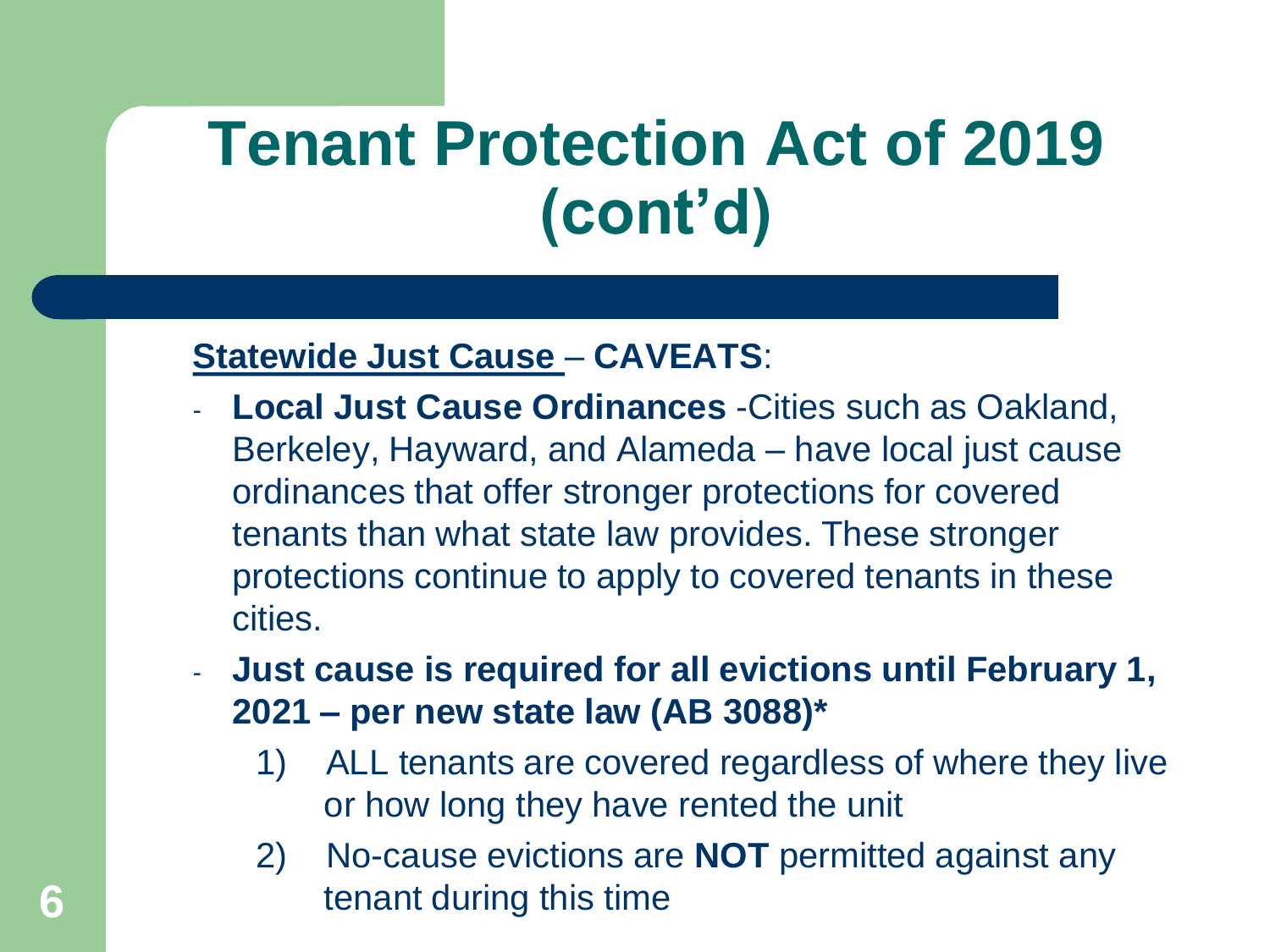## **Hypothetical I**

Mayra and her family have been living in a unit located in a duplex, which was constructed in 2003, for more than 2 years. There is no other tenant living in the other unit but the owner of the duplex, Mr. Vaughn, uses the neighboring unit as a weekend home. Recent gentrification in Mayra's neighborhood has motivated her landlord to try to persuade her to move out so that he can either rent the unit at a higher rate or to sell the duplex to a prospective buyer who can offer a lucrative price. Mayra has refused to leave as she cannot afford to move further away from her workplace. The landlord thus issued Mayra a 60 day eviction notice indicating to her that he needed her to leave as he was placing the property for sale.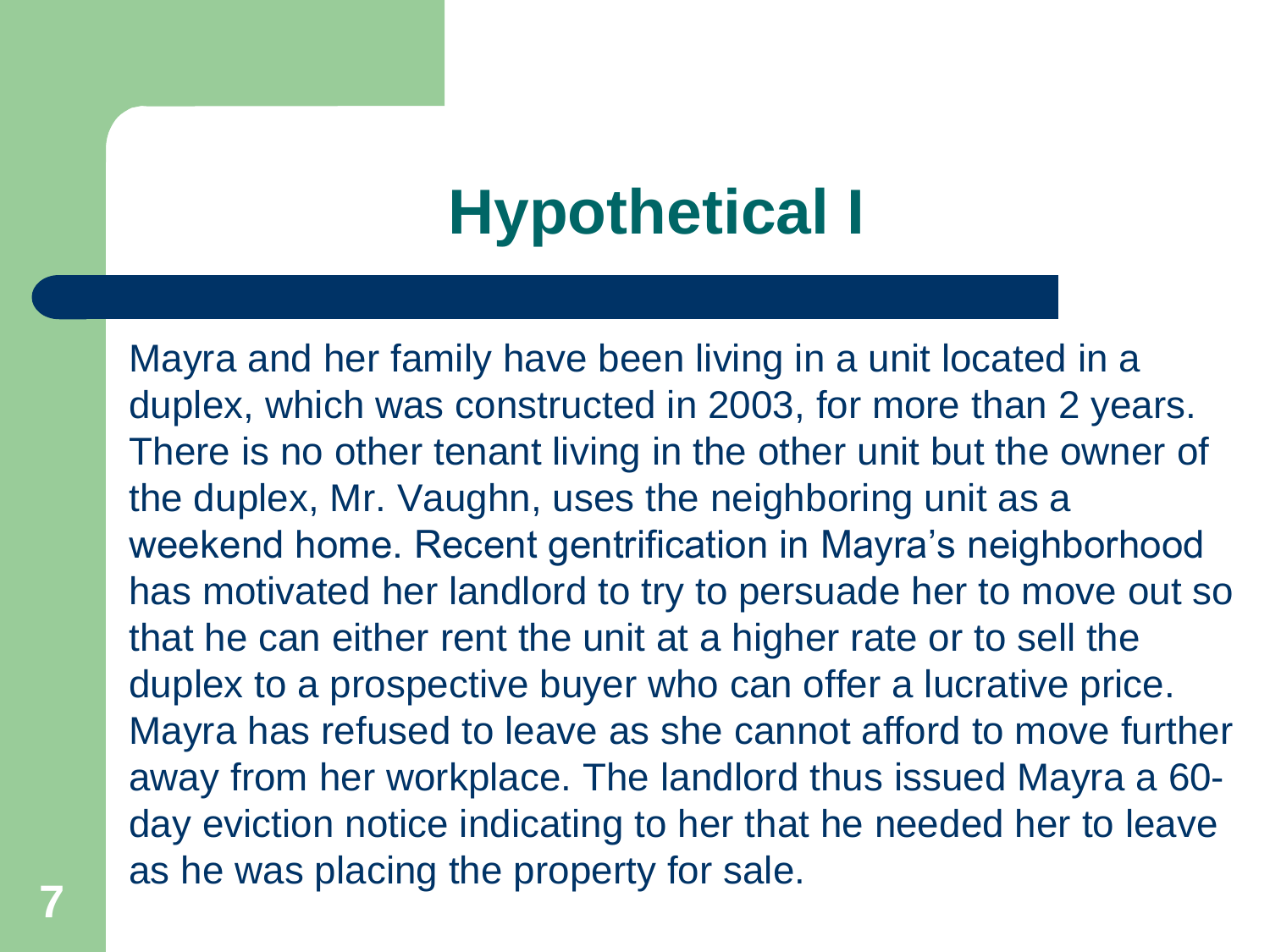# **Poll 1**

Can the landlord evict Mayra for the stated reason under state law?

- A. Yes, the landlord, as a single private landlord, is exempt from just cause laws
- B. Yes, as the unit is in a duplex in which the owner occupies the adjacent unit, it is therefore exempt from state just cause laws.
- C. Yes, the landlord may justifiably base his desire to sell the duplex as a legal basis to evict
- D. No, state just cause laws apply and would prohibit Mr. Vaughn from evicting Mayra and her family for the 8 **8** stated reason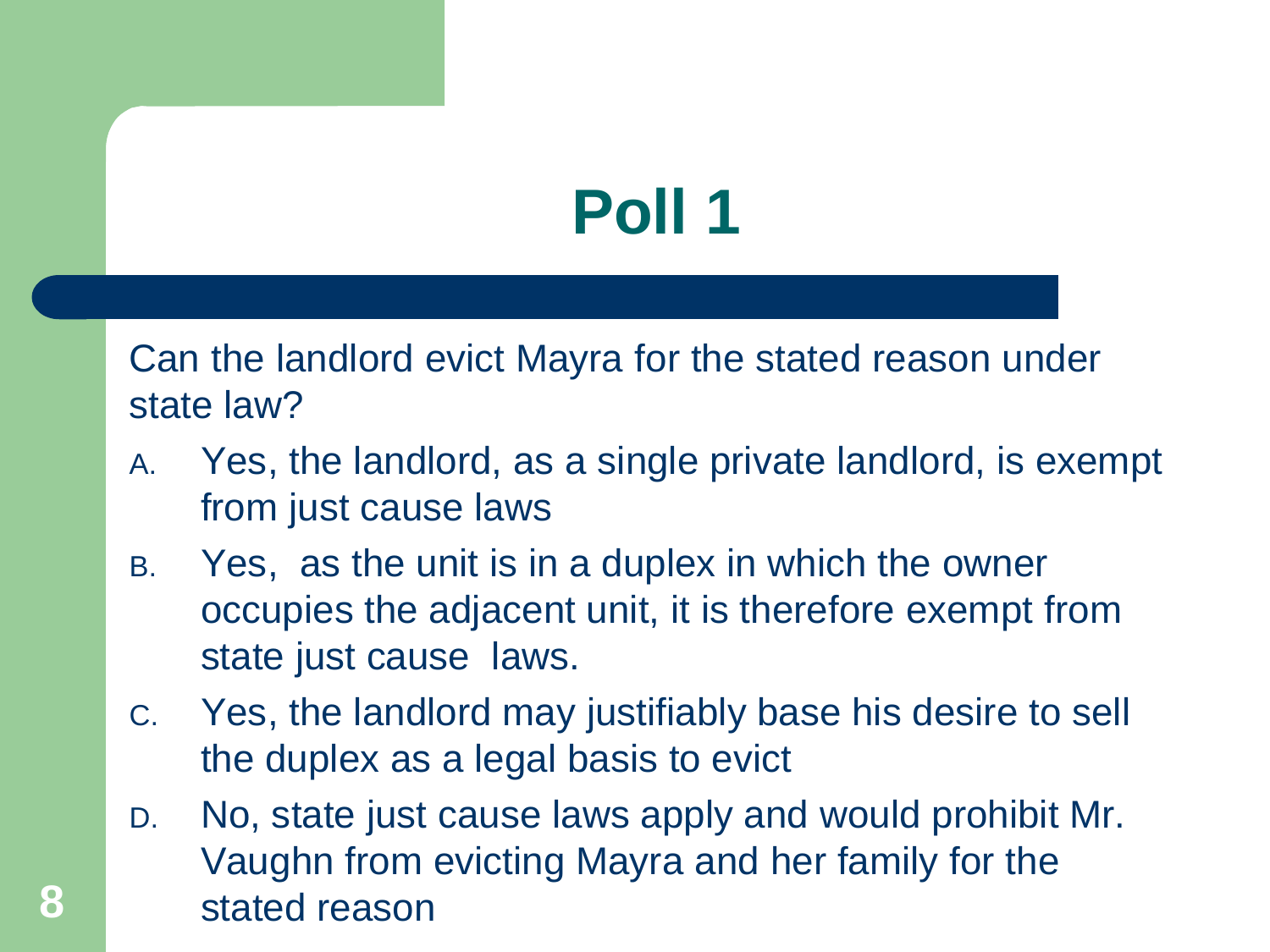#### **Restrictions on evictions for rent unpaid between March 1, 2020 and August 31, 2020:**

- Tenants cannot be evicted for nonpayment of rent for the above period if they return a newly introduced hardship declaration within the newly enacted 15-day nonpayment notice period (see below)
- For this period -the declaration must be returned only one time
- If the hardship declaration is returned in time, NO eviction can be filed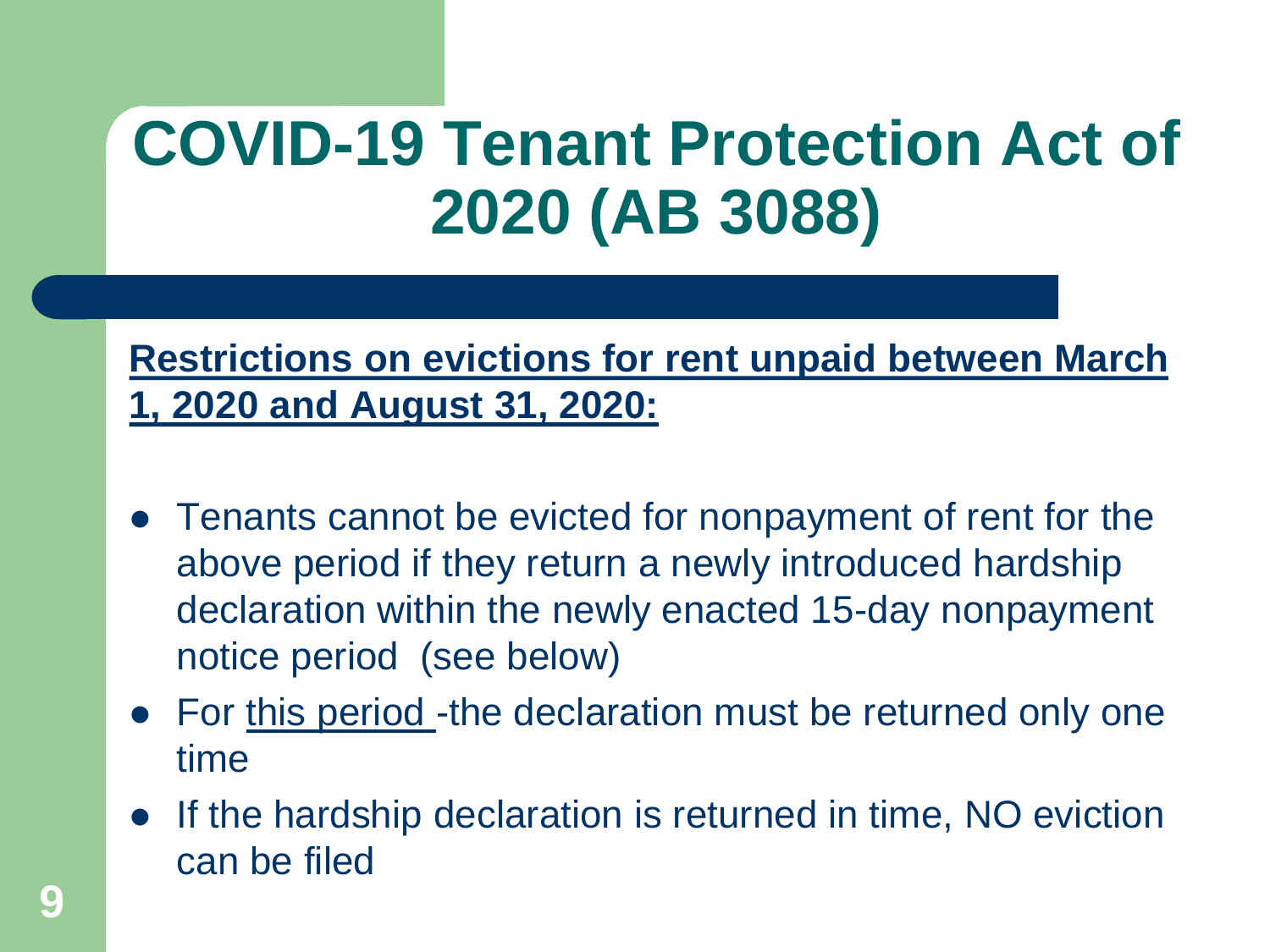**New Notice Requirements**: As of September 1, 2020, LLs must now issue a 15-day notice to pay to tenants when they fail to pay rent – **NO more 3-day notices until 2/1/2021**

- The 15-day notice must include:
	- A hardship declaration for tenants to return within 15 days if they have COVID-related financial distress
	- Information about tenant rights under AB 3088
- The 15 days *does not* include weekends or holidays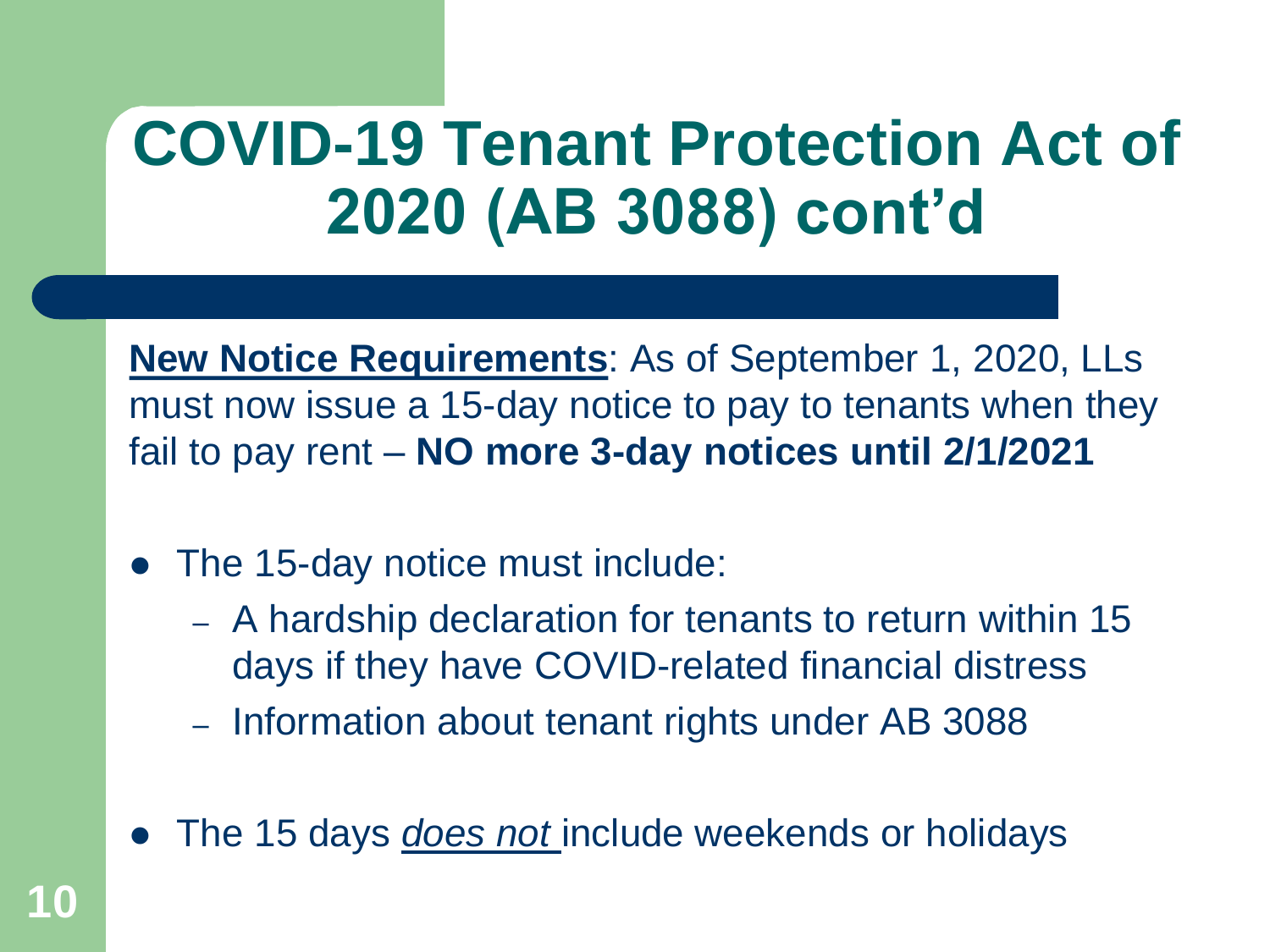#### **What constitutes a COVID-related hardship?**

- 1. Loss of income caused by COVID-19
- 2. Increased out-of-pocket expenses directly related to performing essential work during COVID-19
- 3. Increased expenses directly related to the health impact of COVID-19
- 4. Childcare responsibilities or care for an elderly, disabled, or sick family member directly related to COVID-19 that limit ability to earn income.
- 5. Increased costs for care described above.
- 6. Other circumstances related to the COVID-19 pandemic that have reduced your income or increased your expenses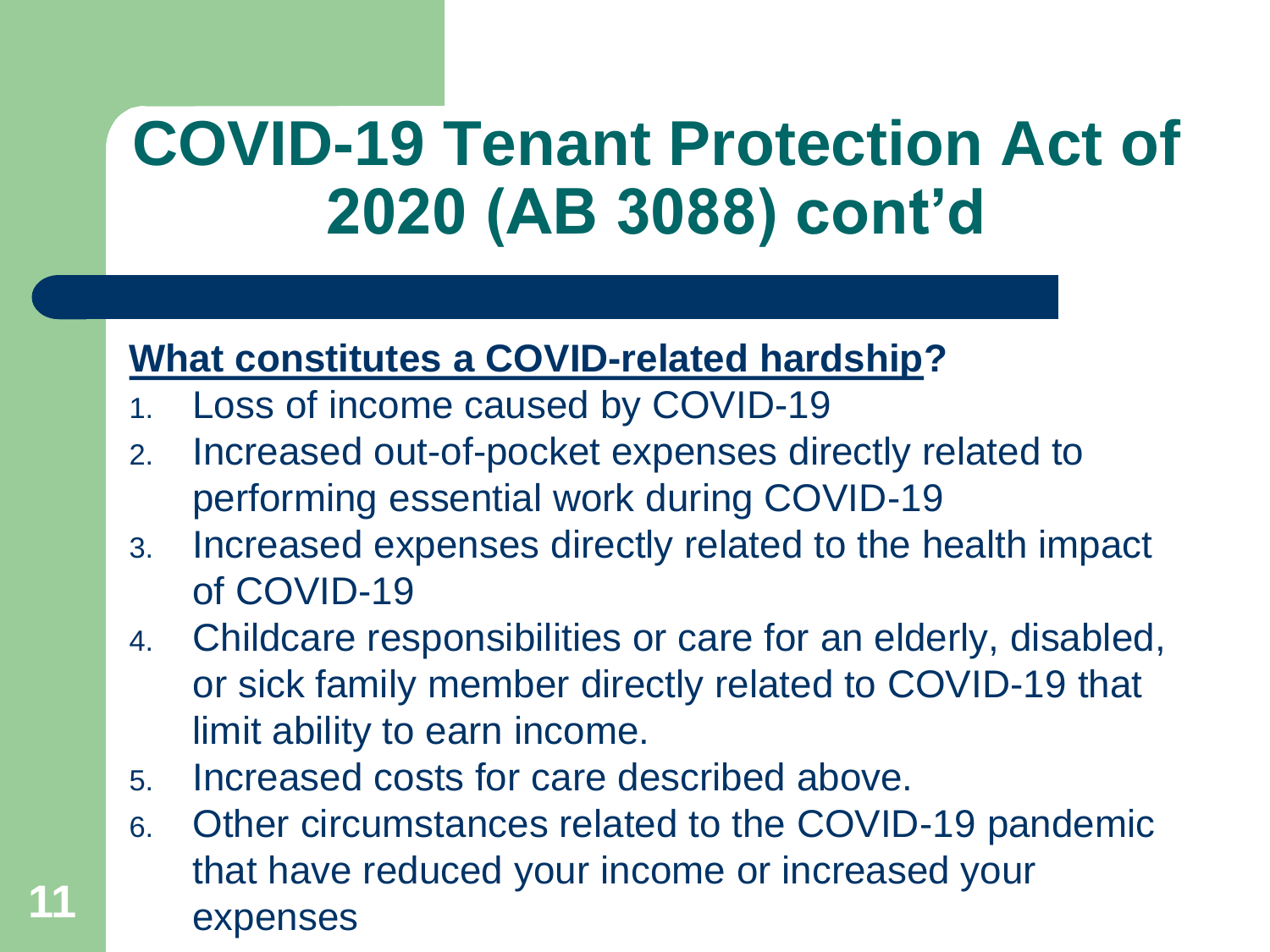#### **What about the unpaid rent?**

- The rent debt owning between March 1, 2020 and January 1, 2021 is NOT a ground for eviction **IF** the tenant meets the applicable requirements
- The unpaid rent is converted to a consumer debt recoverable in Civil or Small Claims Court
- No documentation of financial distress is required if tenant has annual household income less than \$100k
- Beginning October 5, 2020, tenants who do not return the hardship declaration can be evicted for nonpayment of rent **(Alameda County Tenants may still enjoy 12 separate eviction protections, however).\*\***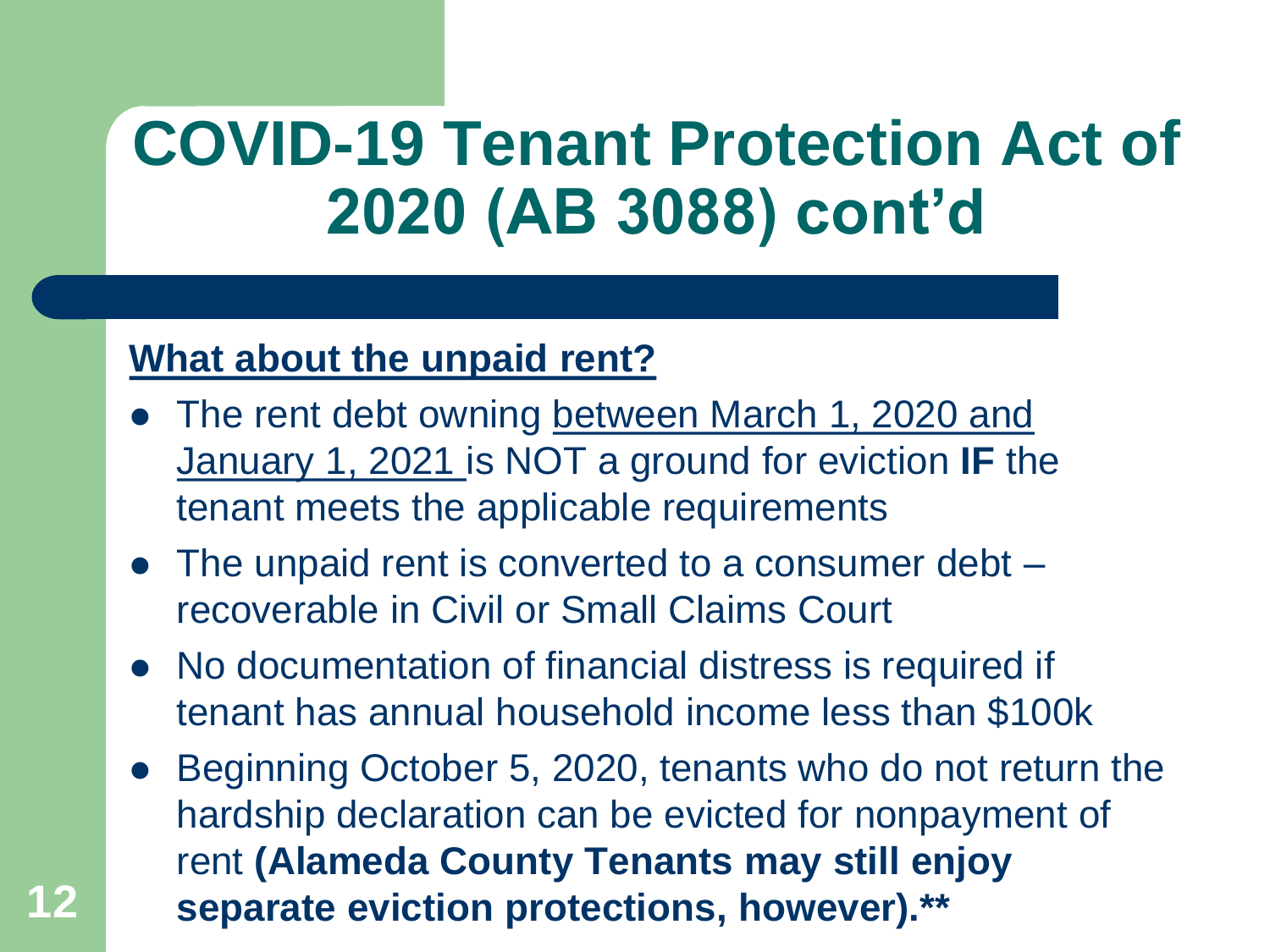**For rent unpaid between September 1, 2020 and January 31,** 

**2021**:Tenants cannot be evicted for nonpayment if they return the declaration each month rent is owing and pay 25% of missed rent payments by January 31, 2021

- The declaration must be served on landlord each month but the 25% of rent does not need to paid so long as the total is paid by January 31, 2021
- If tenant paid the 25% back rent any remaining rent due after January 31, 2021 is converted to civil debt
- Even if the tenant pays nothing for September January, so long as they return the declaration no eviction for nonpayment can be filed until February 1, 2021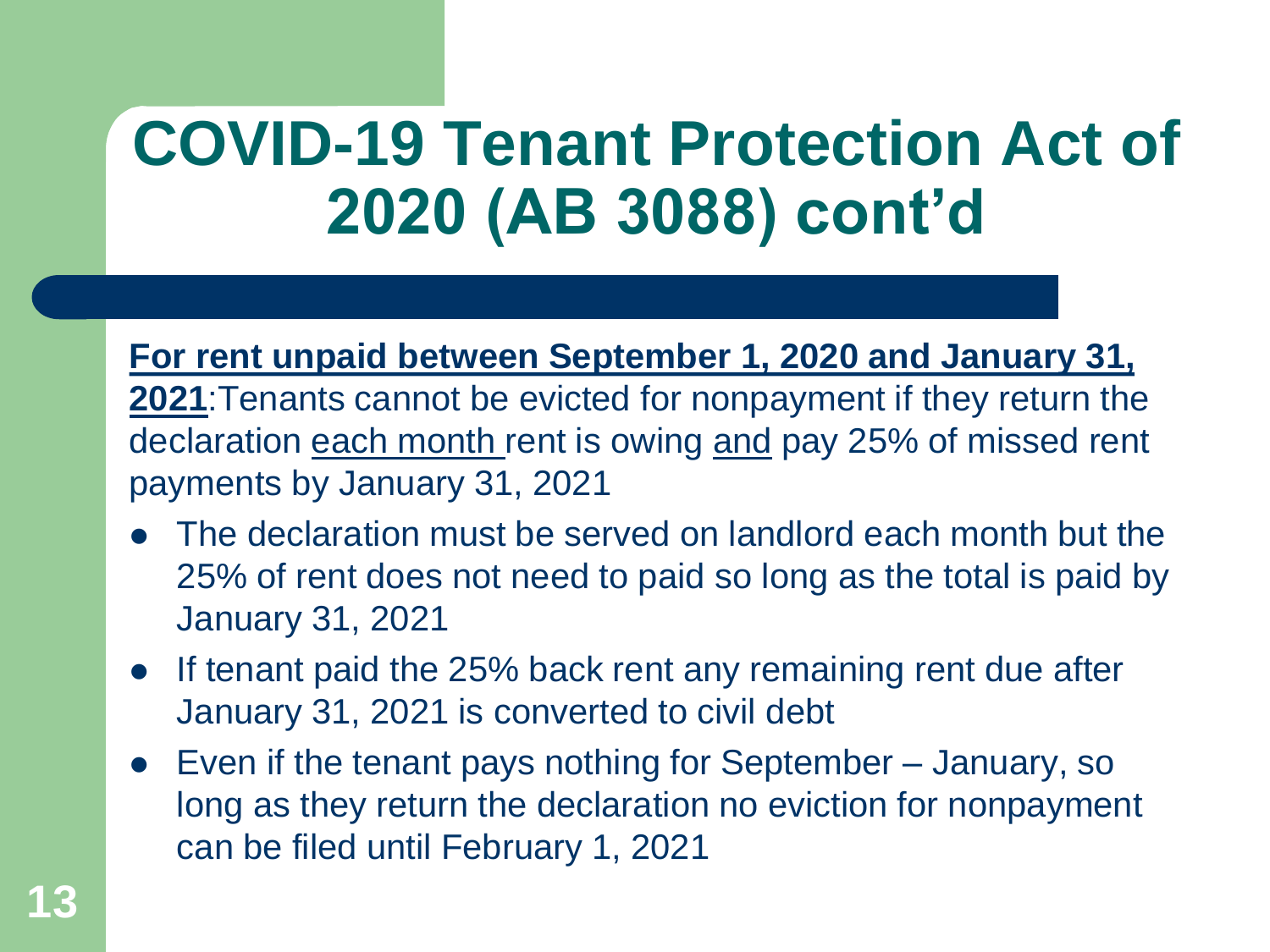#### **New Eviction Protections under AB3088**:

- Until February 1, 2021:
	- Just cause is required for **all** evictions and ALL tenants are covered regardless of where they live or how long they have rented the unit
	- No-cause evictions are NOT permitted against any tenant
- If a landlord files an eviction against a tenant based on something other than nonpayment of rent, they cannot collect rental damages due between March **14** 2020 and January 2021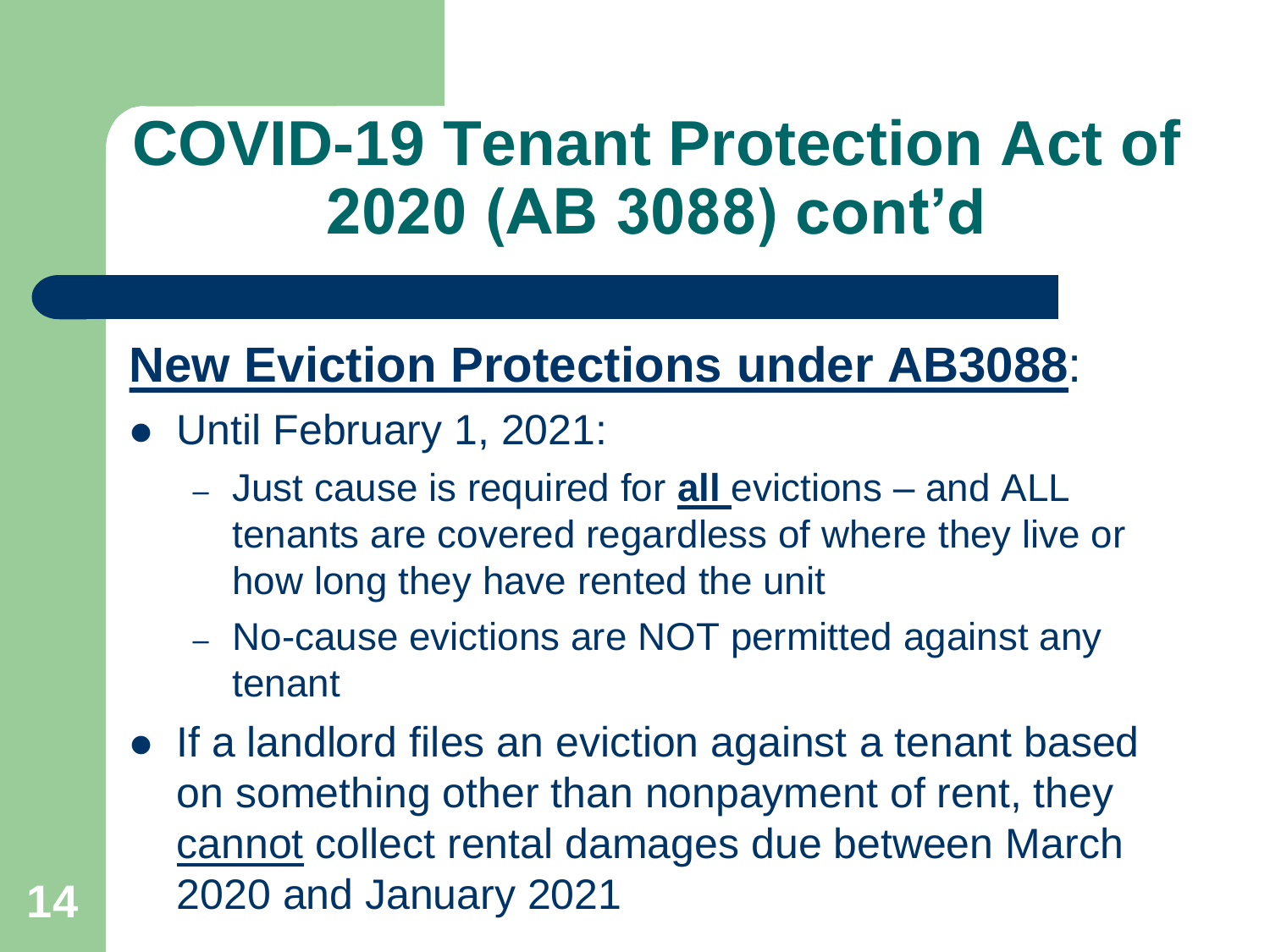#### **CAVEATS**:

Eviction moratoria passed by local CA municipalities **PRIOR** to the passage of AB 3088 and which provide greater protections than those included in the state law, are for the most part still enforceable (subject to some exceptions\*)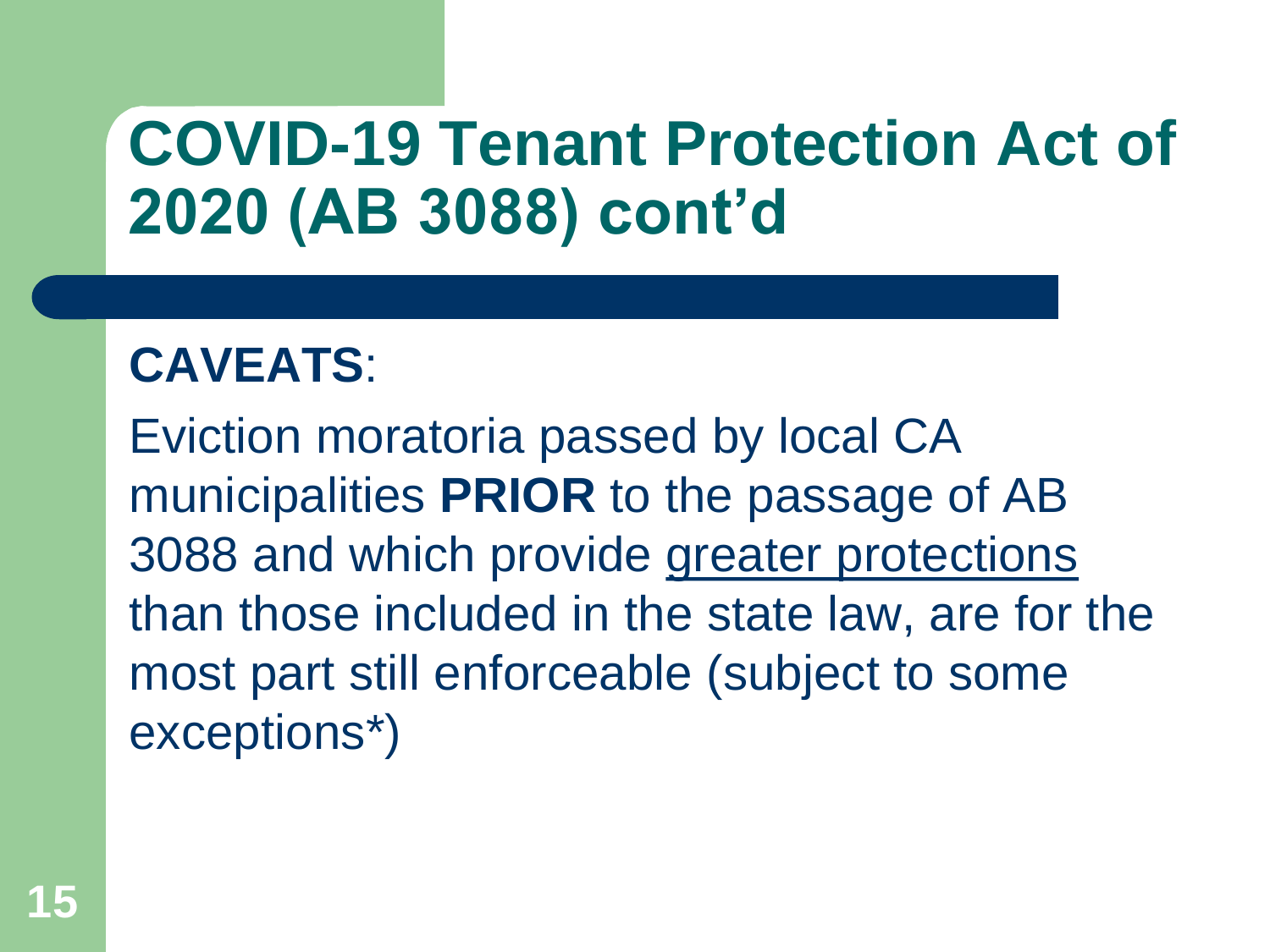#### **Alameda County Eviction Moratorium**

- Moratorium invalidates all eviction notices served or expiring during moratorium period, except for:
	- Allegations of imminent health and safety threats (not COVID related)
	- Ellis Act (removal from rental market)
	- $\triangleright$  If pursuant to court order or government agency (red tagging)
- No future evictions for rent accrued during moratorium if tenant provides documentation of COVID-19 basis for nonpayment\*
- Applies to all cities in Alameda County
- Moratorium period lasts from March 24, 2020 to February 28, 2021, **OR** for 60 days after the local state of emergency has bene lifted (whichever date is later)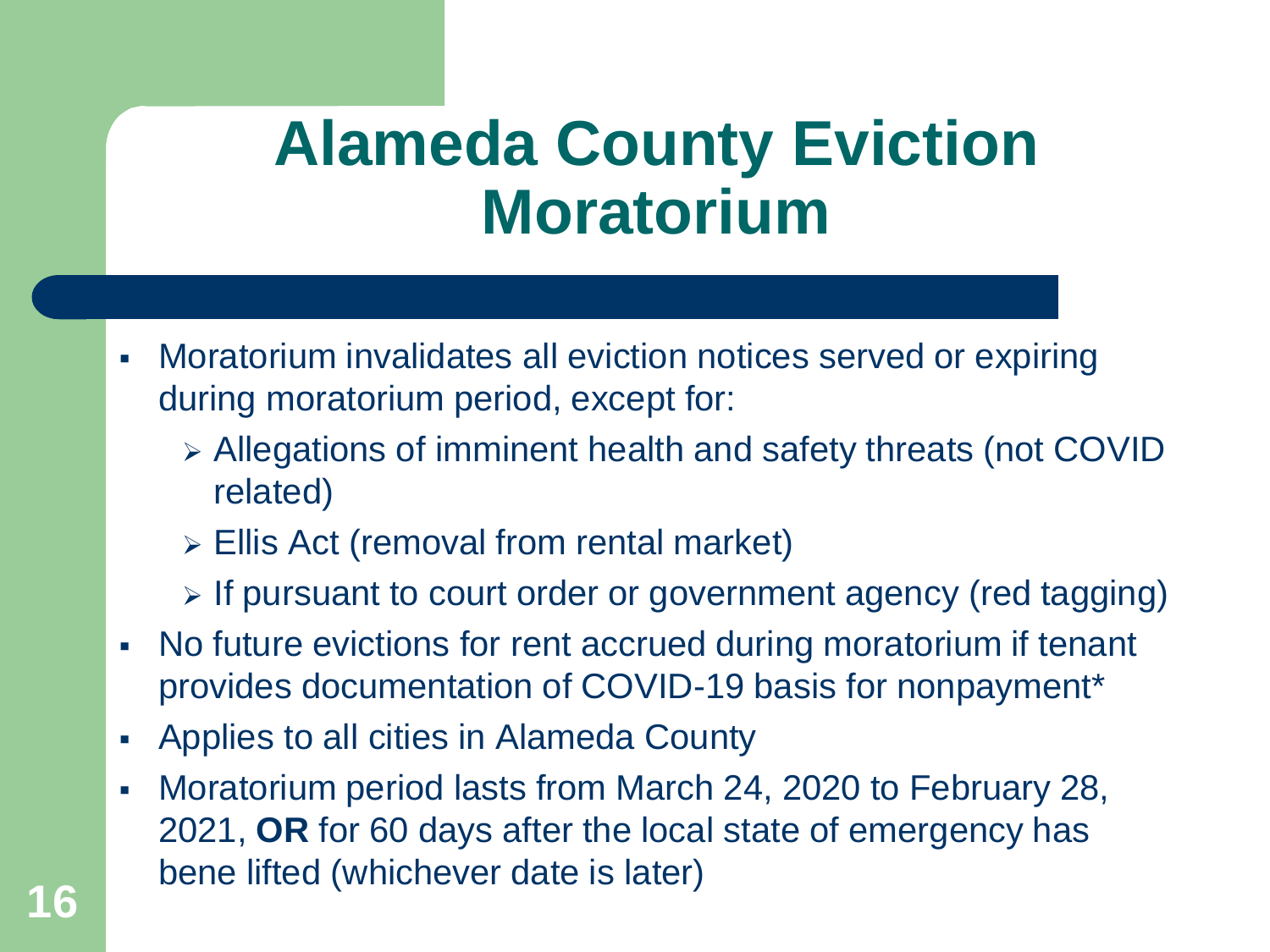#### **Alameda County Eviction Moratorium (cont'd)**

#### **Documentation of COVID-Related Basis for Nonpayment\*:**

- Employer letter citing Covid-19 as a reason for reduced work hours, termination, or other substantial reduction in pay;
- Paycheck stubs showing pay reduction after Covid-19 lockdown;
- Bank statements showing income reduction after Covid-19 outbreak;
- Documentation showing substantial out-of-pocket medical expenses caused by Covid-19;

• Documents showing school/ childcare closures that affect work hours;

A sworn statement (declaration) by you attesting to loss of income, including facts showing loss and stating that you are not able to gather the other documentation

**\*Note:** Alameda County Residents are not required to submit the state law declaration under AB3088 in order to be protected under the local **17** moratorium. But out of an abundance of caution they should still submit it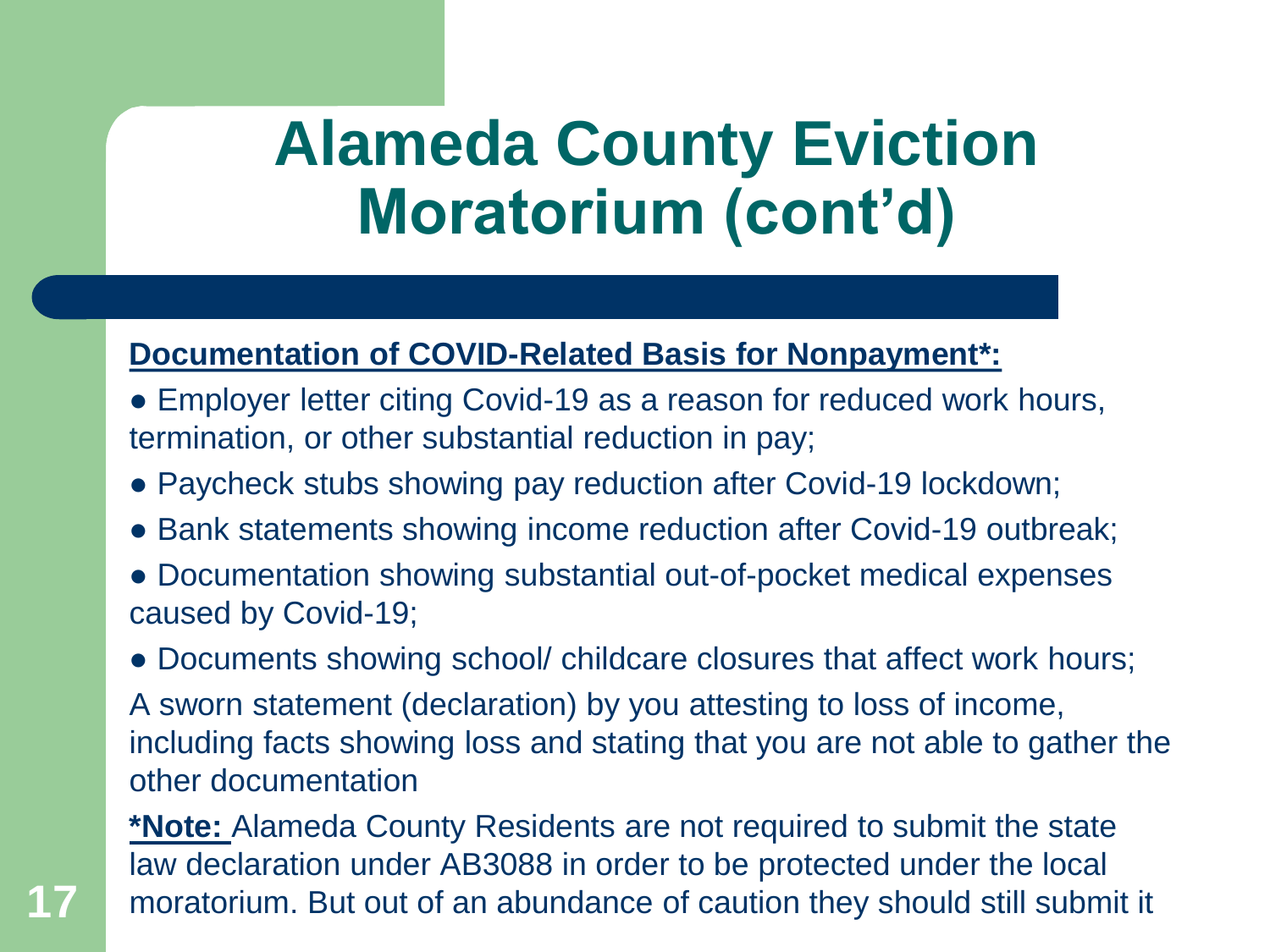### **Alameda County Eviction Moratorium (cont'd)**

#### **Provisions for unpaid rent**:

- Any rent due within the moratorium period, but that is unpaid due to reasons related to COVID-19 as defined in the ordinance, converts to a **"consumer debt"**
- A landlord may not evict a tenant in the future for this consumer debt. Rather, they must collect debt through collections, limited civil or small claims court.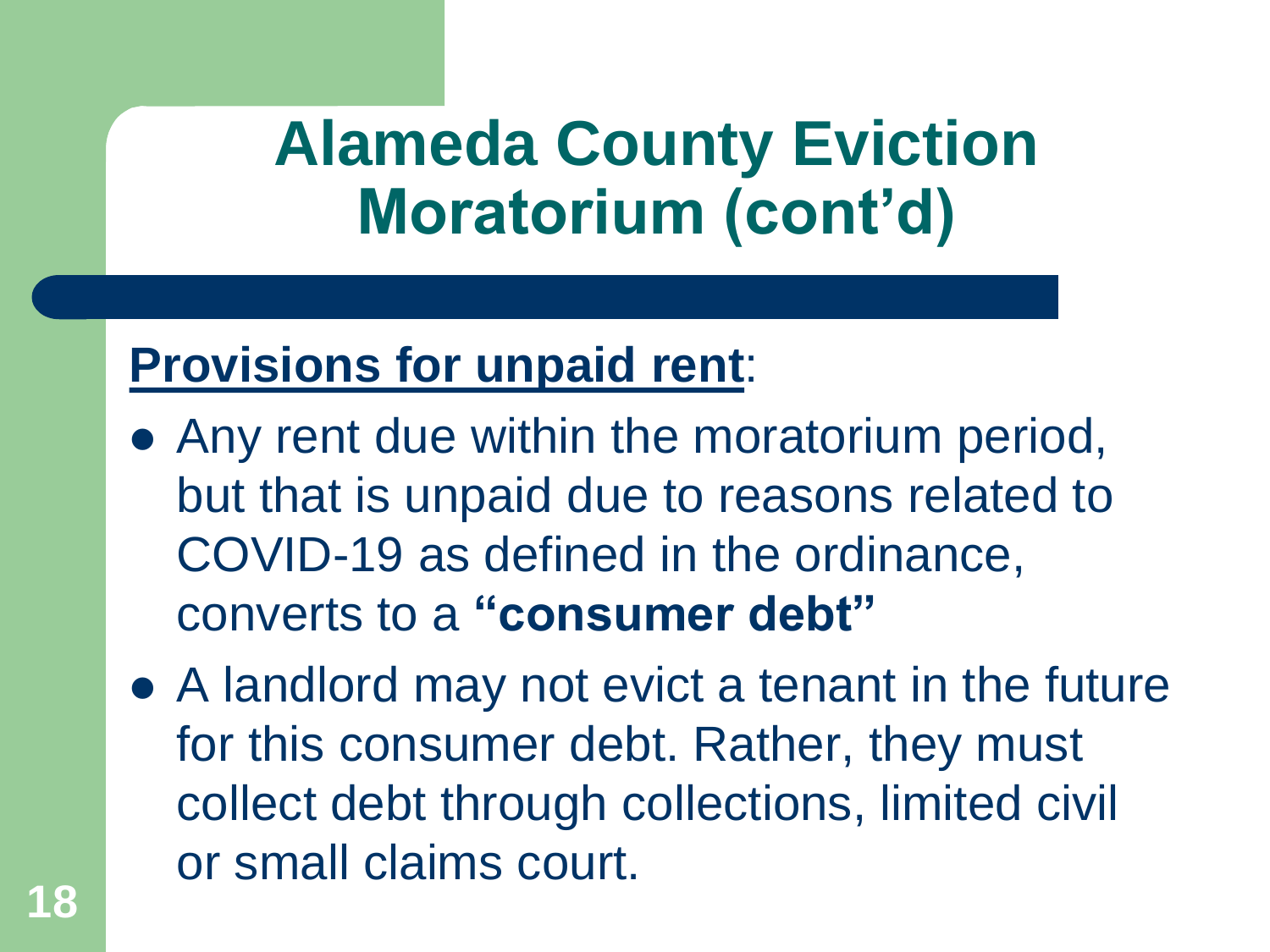## **Hypothetical II**

Ricardo rents a studio apartment located in Hayward, CA. In July of 2020, Ricardo lost his job at a bakery due to slowed business related to COVID-19. He has been unable to pay the full \$1500 monthly rental amount to the landlord. Ricardo wrote the landlord a letter explaining his circumstances and offered to pay 1/3 of the rent until he is able to locate another job. The landlord refused to work with Ricardo and issued him a one-page, 3-day notice to pay rent or quit, which demanded that he pay past due rent that has accumulated from July to December 2020. No other documents were attached to the notice. Ricardo was unable to pay the rent demanded and the 3-day notice period has now expired.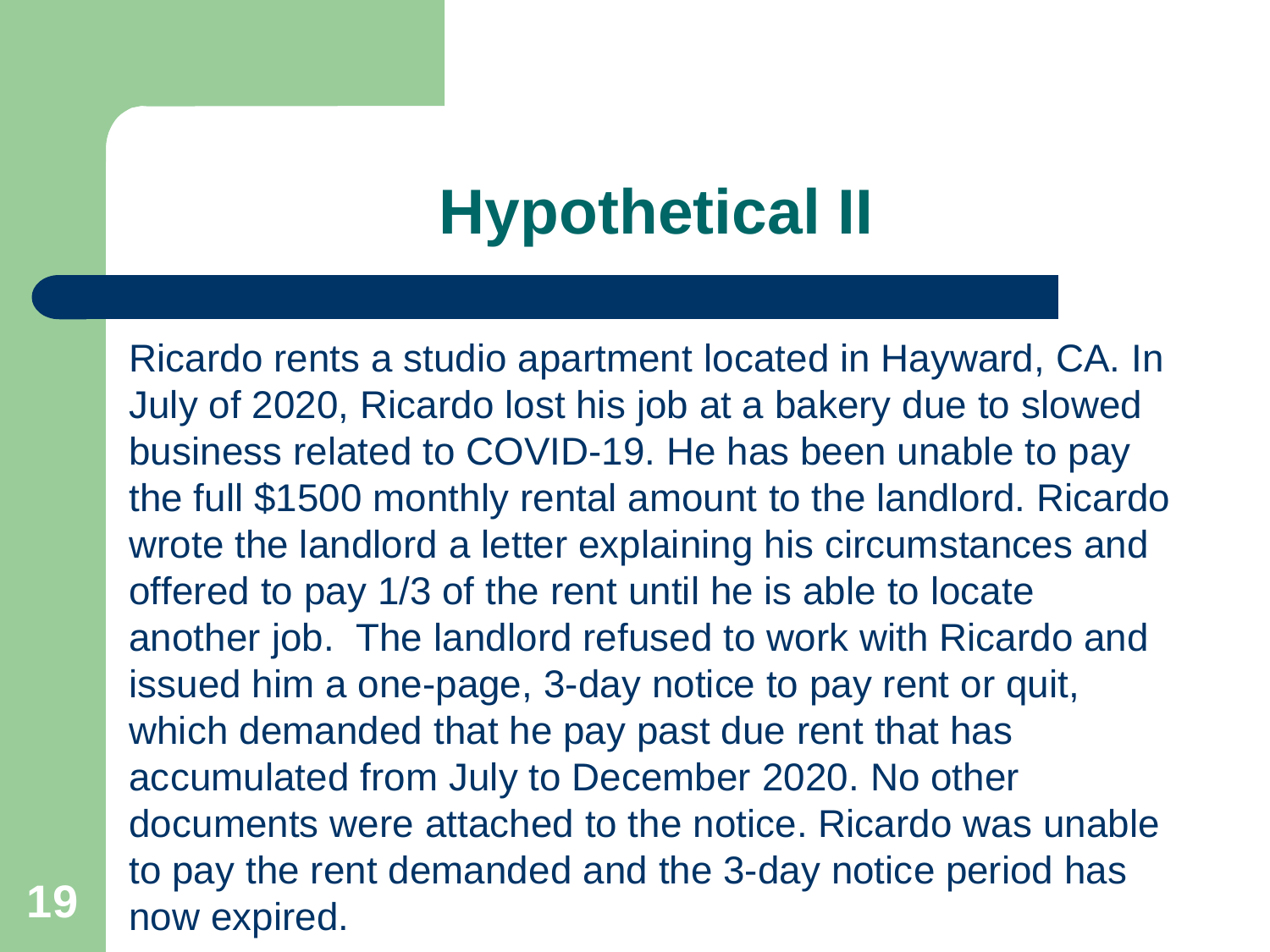# **Poll 2**

Can the landlord validly move forward with evicting Ricardo based on the above facts?

- A. No, the landlord is not allowed to use a 3-day notice to pay or quit to evict a tenant for nonpayment of rent
- B. No, the landlord failed to attach a mandatory COVID-19 declaration
- C. No, as Ricardo's inability to pay rent is directly linked to COVID-19, he has cognizable affirmative defenses to this eviction action under both the California and Alameda County eviction moratoria
- D. All of the above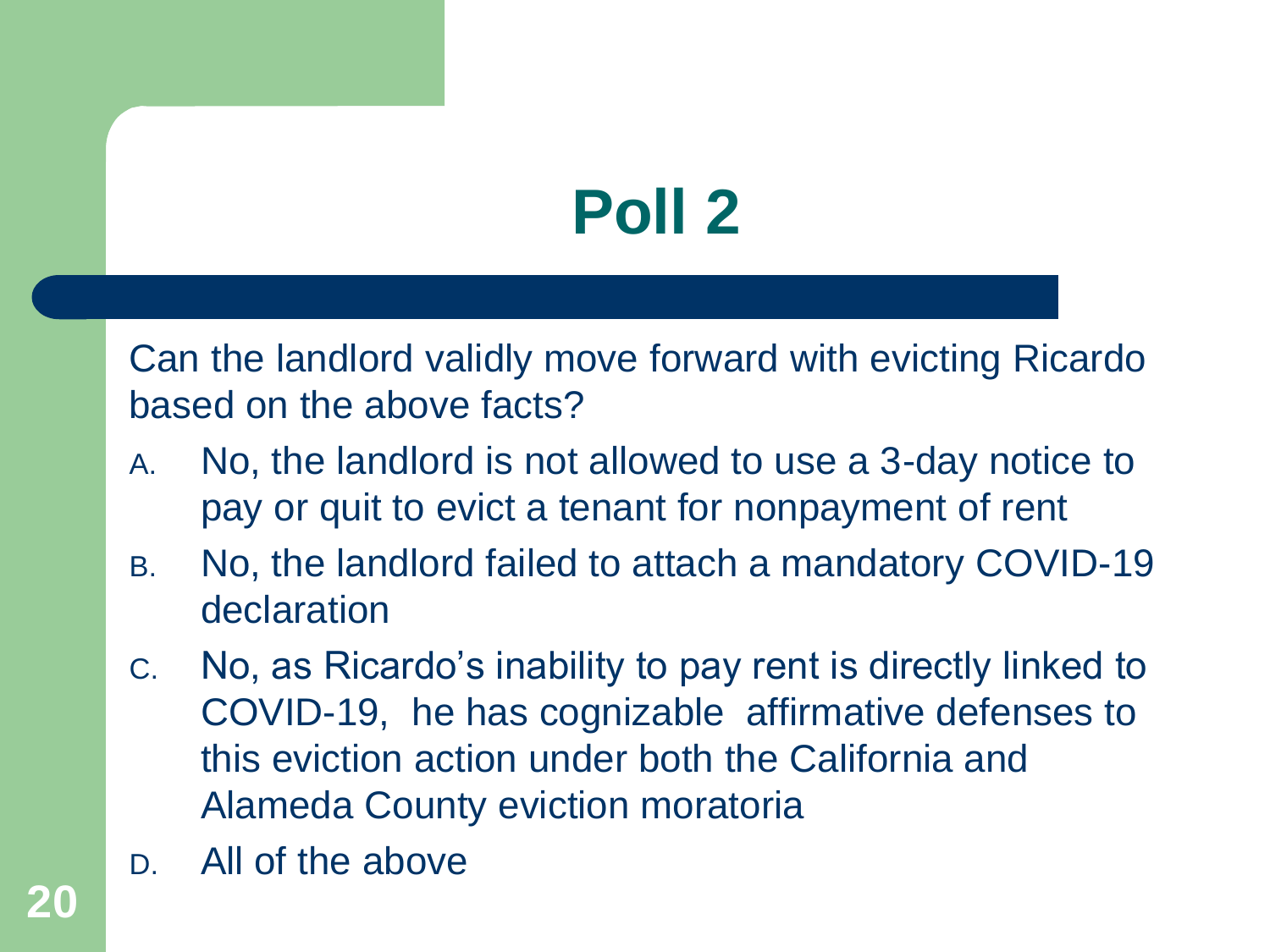# **BayLegal's Housing Law Services**

- The Alameda County office assists over 1,500 clients per year with housing related issues – by phone or in person.
- **FREE Legal Assistance and Representation:** BayLegal can help eligible individuals with housing related legal issues, e.g., evictions, subsidy terminations, housing denials, reasonable accommodation and fair housing issues.
- **Tenant Rights Line: (888) 382-3405** for Alameda County Residents currently experiencing housing-related legal issue.
- Also, BayLegal has a general **Legal Advice Line – (800) 551- 5554** – for low income Bay Area residents in need of legal advice or assistance with Housing, DV, Public Benefits, Health Access, Re-entry, Consumer or Youth Justice.\*

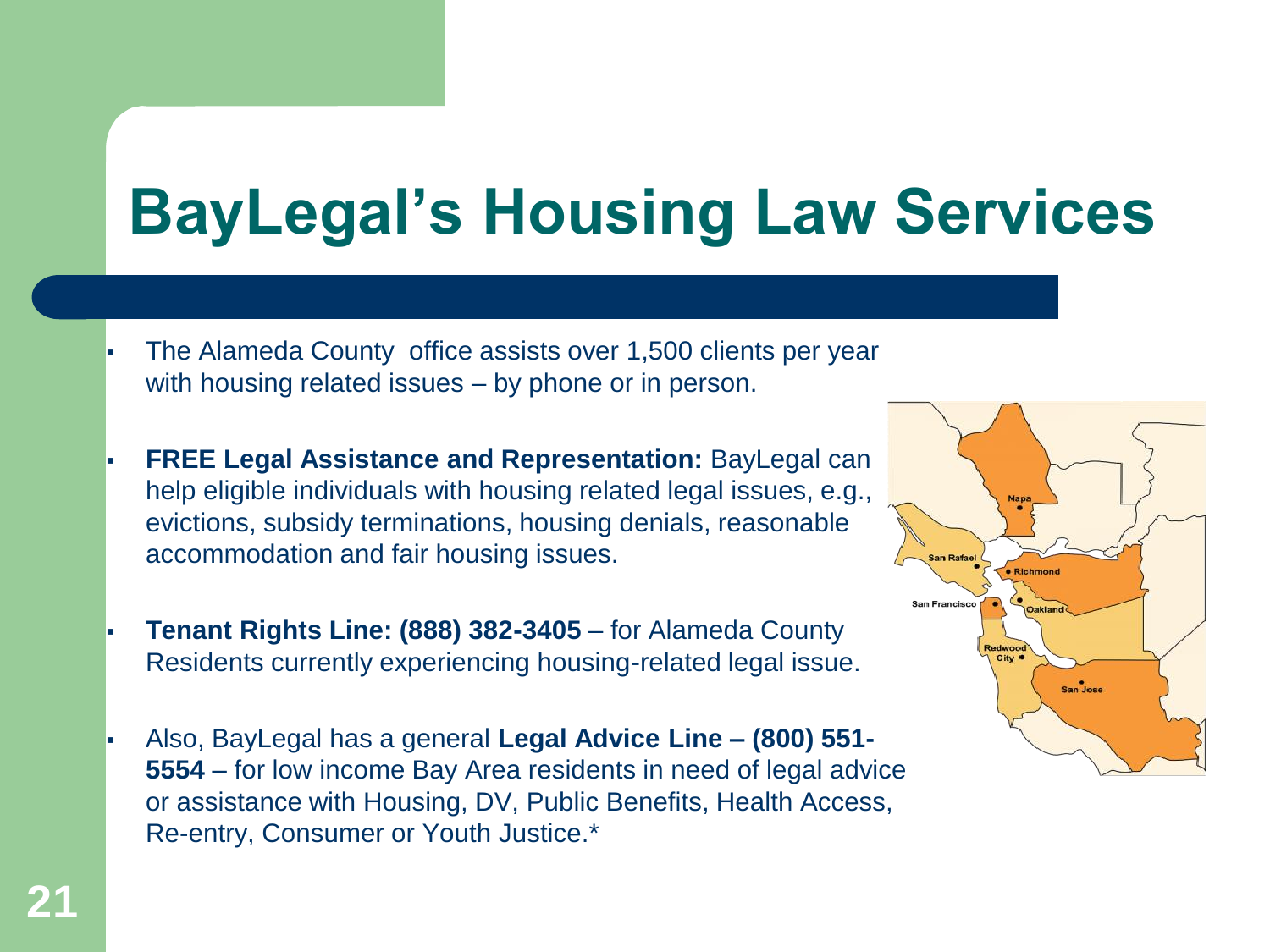#### **IMPORTANT UPDATE RE LEGAL ADVICE AND TENANTS' RIGHTS LINES**

The Legal Advice and Tenant Rights Lines will be closed until January 3, 2020. We are closing slightly early for the holiday this year in order to perform key technological upgrades that will allow us to better serve clients in the new year.

During this time, we recommend that you use the resources at **[www.lawhelpca.org](http://www.lawhelpca.org/)** to find legal help based on your location and issue, or call 211. Thank you for your patience and understanding, and we hope everyone stays safe and enjoys the holiday season. **22**